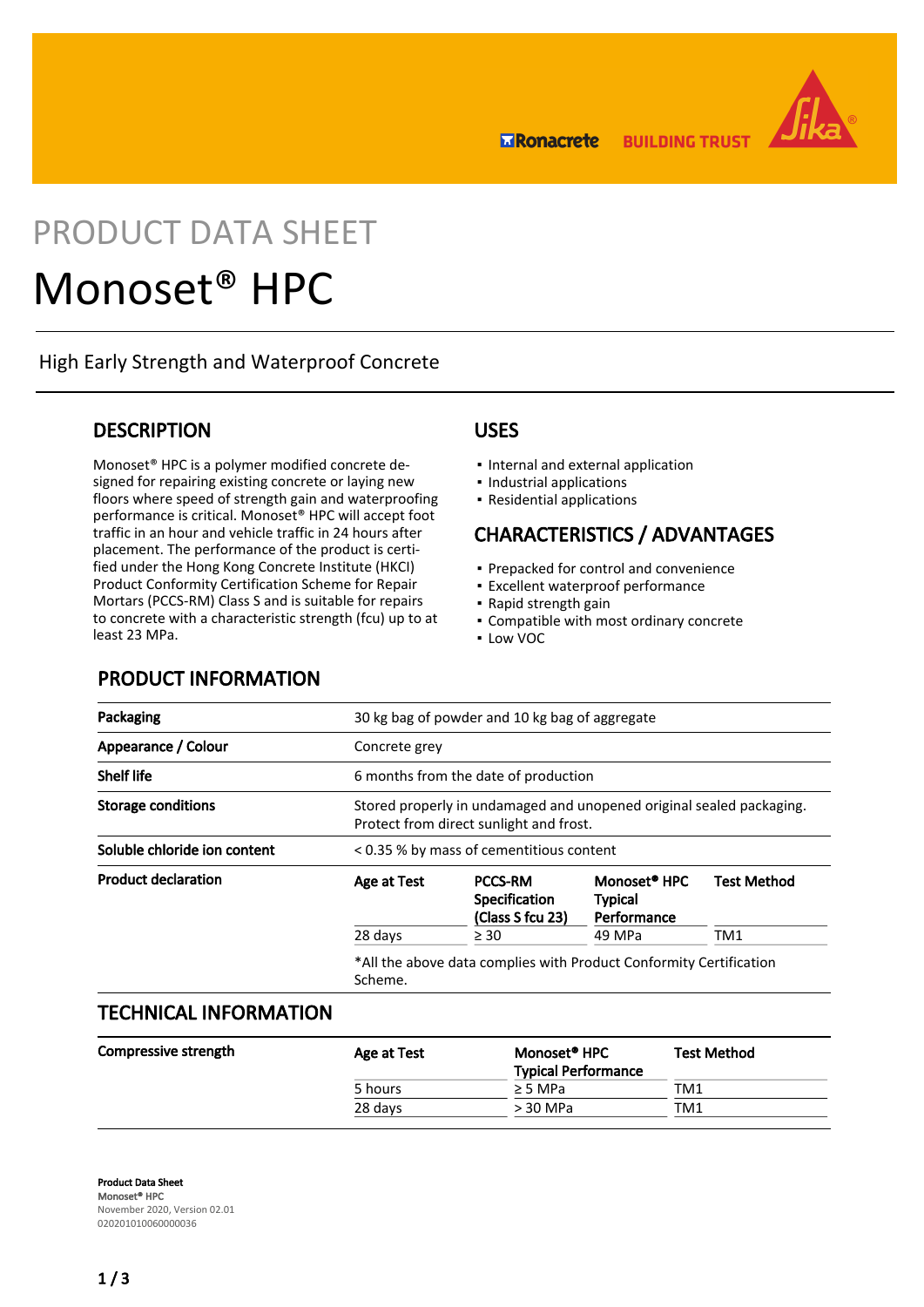| Modulus of elasticity in compression | Age at Test        | Monoset <sup>®</sup> HPC<br><b>Typical Performance</b> | <b>Test Method</b>                           |  |
|--------------------------------------|--------------------|--------------------------------------------------------|----------------------------------------------|--|
|                                      | 28 days            | $<$ 28 GPa                                             | BS 6319 : Part 6 : 1984                      |  |
| Tensile adhesion strength            | Age at Test        | Monoset <sup>®</sup> HPC<br><b>Typical Performance</b> | <b>Test Method</b>                           |  |
|                                      | 7 days             | $>1$ MPa                                               | TM4                                          |  |
| Shrinkage                            | Age at Test        | Monoset <sup>®</sup> HPC<br><b>Typical Performance</b> | <b>Test Method</b>                           |  |
|                                      | 28 days            | $< 0.04\%$                                             | <b>HKHA MTS Specification</b><br>D CL.2.1.21 |  |
|                                      | 28 days            | No Cracking                                            | Coutinho Ring Test                           |  |
| Water absorption                     | <b>Age at Test</b> | Monoset <sup>®</sup> HPC<br><b>Typical Performance</b> | <b>Test Method</b>                           |  |
|                                      | 28 days            | < 2%                                                   | BS 1881 : Part 122 :<br>1983                 |  |

## APPLICATION INFORMATION

| Consumption      | Approx. 50 packs / $m3$                 |                |  |
|------------------|-----------------------------------------|----------------|--|
| Flowability      | $>150$ mm                               |                |  |
| Initial set time | $\geq$ 45 minutes and $\leq$ 90 minutes | (ASTM C953-87) |  |

## BASIS OF PRODUCT DATA

All technical data stated in this Product Data Sheet are based on laboratory tests. Actual measured data may vary due to circumstances beyond our control.

# ECOLOGY, HEALTH AND SAFETY

For information and advice on the safe handling, storage and disposal of chemical products, users shall refer to the most recent Material Safety Data Sheet (MSDS) containing physical, ecological, toxicological and other safety-related data.

# APPLICATION INSTRUCTIONS

### SUBSTRATE QUALITY / PRE-TREATMENT

Mechanically prepare the substrate to provide a structurally sound surface. Remove grease, oil, dirt and deleterious material. Damp surface with clean fresh water. Apply primer (Dilute one part of Ronascreed® Primer with three parts of water by volume) or Monoset® Primer (Prepacked) to the dampened substrates.

#### MIXING

Dry mix the powder and aggregate with mechanical mixer until homogenous. Add 3.8 to 4.2 litres of water into the mixer and mix all components together until a workable and homogenous mixture is achieved.

#### APPLICATION

Once mixed, pour the mixture into place and compact properly by appropriate means. Build up the application thickness to the required level, then close the surfaces with trowel or wood float.

#### CURING TREATMENT

Allow the area to cure properly and consult with Sika's Technical Department for curing method in severe conditions.

#### CLEANING OF EQUIPMENT

Clean all tools and equipment with clean water immediately after use.

# LOCAL RESTRICTIONS

Please note that as a result of specific local regulations the performance of this product may vary from country to country. Please consult the local Product Data Sheet for the exact description of the application fields.

**BUILDING TRUST** 

Product Data Sheet Monoset® HPC November 2020, Version 02.01 020201010060000036



**M** Ronacrete